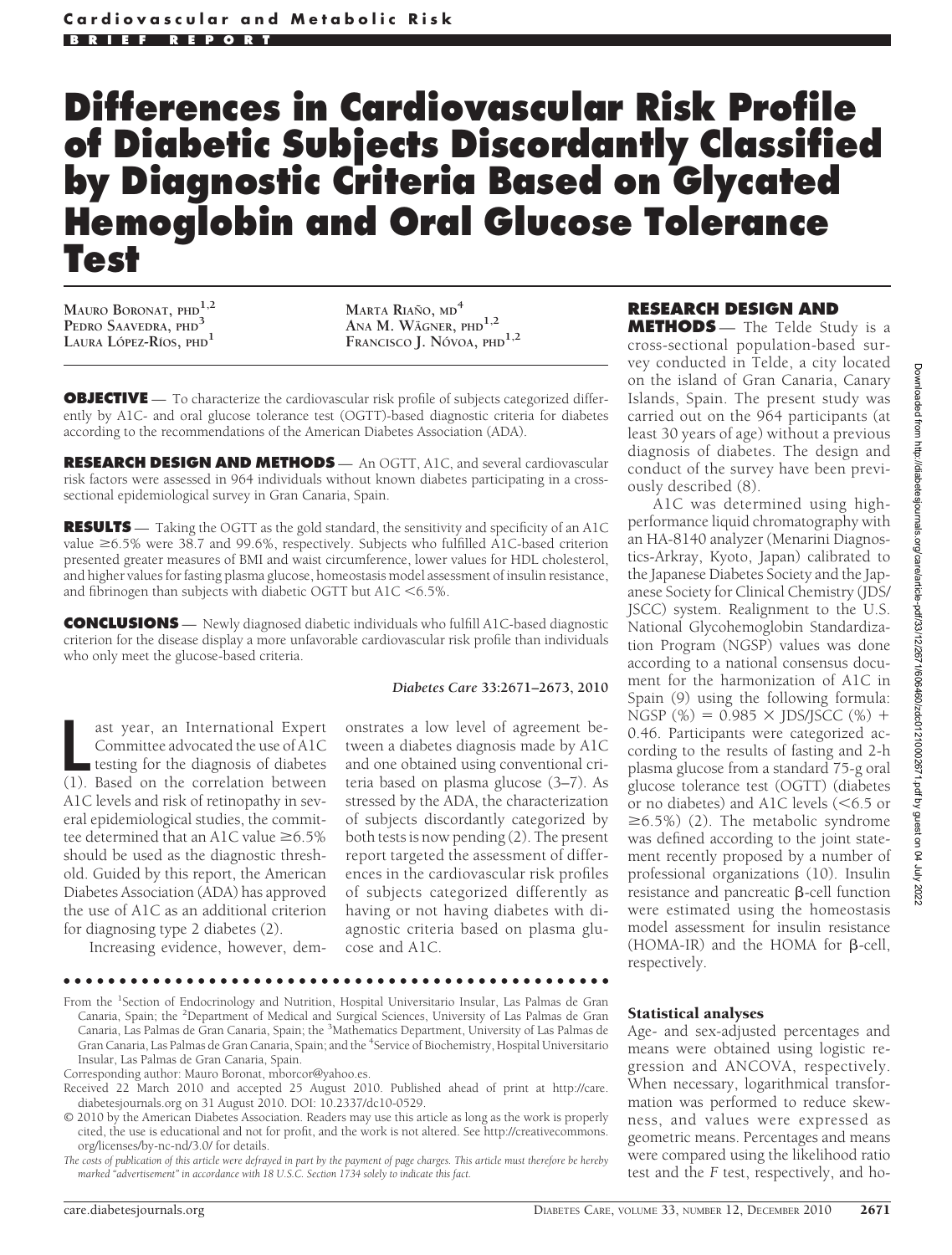**Table 1—***Age- and sex-adjusted cardiovascular risk factors and measures of insulin resistance and insulin secretion according to diagnosis of diabetes based on OGTT and A1C*

|                                 | Group 1<br>$(A1C \ge 6.5\%)$ | Group 2<br>$(OGTT + /A1C < 6.5%)$ | Group 3<br>$(OGTT - /A1C < 6.5%)$ |                  |
|---------------------------------|------------------------------|-----------------------------------|-----------------------------------|------------------|
| п                               | 28                           | 38                                | 898                               | $\boldsymbol{P}$ |
| Age (years)                     | 54.8 $(10.9)^a$              | 58.5 $(10.9)^a$                   | 46.4 $(11.3)^{b}$                 | < 0.001          |
| Men/women $(\%)$                | 67.9/32.1 <sup>a</sup>       | $60.5/39.5^a$                     | $41.5/58.5^{\rm b}$               | 0.002            |
| BMI $(kg/m2)$                   | 30.7 $(0.9)^a$               | 28.2 $(0.78)^{b}$                 | $27.9(0.16)^{b}$                  | 0.009            |
| Waist (cm)                      | $105.4 (2.2)^a$              | 99.0 $(1.9)^{b}$                  | 96.2 $(0.4)^{b}$                  | < 0.001          |
| Systolic blood pressure (mmHg)  | $127.3 (2.6)^a$              | 124.2 $(2.3)^a$                   | 117.2 $(0.47)^{b}$                | < 0.001          |
| Diastolic blood pressure (mmHg) | 79.4 $(1.9)^a$               | 75.2 $(1.7)^{a,b}$                | 72.8 $(0.3)$ <sup>b</sup>         | 0.001            |
| Hypertension (%)                | 34.7 (10.3)                  | 34.0(9.0)                         | 24.9(2.0)                         | 0.290            |
| Smoking (%)                     | 22.8 (11.7)                  | 13.0(13.4)                        | 24.8(2.0)                         | 0.269            |
| Glucose (mmol/l)*               | $8.12 (0.20)^a$              | $6.32 (0.16)^{b}$                 | 4.98 $(3.2)^c$                    | < 0.001          |
| 2-h glucose (mmol/l)*           | 11.43 $(0.75)^a$             | $10.4 (0.4)^a$                    | $5.5(0.08)^{b}$                   | < 0.001          |
| A1C $(\%)^*$                    | $7.47 (0.11)^a$              | 5.61 $(0.08)^{b}$                 | 5.29 $(1.5)^c$                    | < 0.001          |
| Cholesterol (mmol/l)            | 5.35(0.18)                   | 5.56(0.16)                        | 5.49(0.03)                        | 0.646            |
| HDL cholesterol (mmol/l)        | $1.24 (0.06)^a$              | 1.41 $(0.05)^{b}$                 | $1.40(0.01)^{b}$                  | 0.018            |
| Triglycerides (mmol/l)*         | $1.40 (0.13)^a$              | 1.40 (0.10) <sup>a</sup>          | $1.16(0.02)^{b}$                  | 0.018            |
| LDL cholesterol (mmol/l)        | 3.38(0.16)                   | 3.48(0.14)                        | 3.48(0.03)                        | 0.840            |
| $CRP > 1$ mg/l $(\%)$           | $20.2 (12.0)^a$              | 7.1 $(15.7)^{a,b}$                | 3.3 $(4.7)^{b}$                   | $0.003\dagger$   |
| PAI-1 (ng/ml)                   | 40.5 $(3.35)^a$              | 32.2 $(2.9)^{a,b}$                | $27.7(0.6)^{b}$                   | < 0.001          |
| Fibrinogen (mg/dl)              | $3.56 (0.12)^a$              | $3.21(0.11)^{b}$                  | $3.16(0.02)^{b}$                  | 0.005            |
| Von Willebrand factor (IU/l)    | 126.0 $(6.8)^a$              | 116.3 $(5.9)^{a,b}$               | $106.1 (1.2)^{b}$                 | 0.006            |
| Homocysteine (µmol/l)*          | 10.9(0.79)                   | 10.7(0.67)                        | 10.6(0.13)                        | 0.916            |
| Metabolic syndrome (%)          | 82.1 $(13.7)^a$              | $60.6 (9.3)^a$                    | $23.6 (2.2)^{b}$                  | < 0.001          |
| Insulin (pmol/l)*               | 90.38 $(11.48)^a$            | 76.05 (7.89) <sup>a</sup>         | 48.79 $(1.43)^{b}$                | < 0.001          |
| HOMA-IR*                        | $4.54 (0.61)^a$              | $2.98(0.32)^{b}$                  | $1.49(0.06)^c$                    | < 0.001          |
| $HOMA-\beta*$                   | 24.9 (3.61)                  | 29.2 (3.12)                       | 23.1(0.63)                        | 0.178            |

Values are expressed as percentages and arithmetic or geometric\* means (SE). Values followed by the same letter do not differ statistically. †OR (95% CI) group 1 vs. group 3: 7.4 (2.7–20.4). ‡OR (95% CI) group 1 vs. group 3: 14.8 (5.0–44.0) and group 2 vs. group 3: 5.0 (2.4–10.5). CRP, C-reactive protein. PAI-1, plasminogen activator inhibitor 1.

mogeneity groups were determined when significant differences were found by using the corresponding linear contrasts. Multiple backward stepwise logistic regression analysis was used to investigate independent effects of associated factors with  $A1C \geq 6.5\%$ .

**RESULTS** — Sixty-two subjects were diagnosed with diabetes according to the OGTT results (35 with fasting glucose  $\geq 7$ mmol/l and the remaining 27 only by 2-h glucose). Twenty-eight subjects presented an A1C value  $\geq 6.5\%$ , 24 of whom also had diabetes using the OGTT criteria. Thus, the diagnosis of diabetes based on an A1C  $\geq$ 6.5% yielded a sensitivity of 38.7% and a specificity of 99.6%. The agreement between the glucose- and A1C-based criteria for diagnosis was moderate ( $\kappa$  statistic = 0.51; 95% CI [0.387–0.641]). Table 1 presents the ageand sex-adjusted measures of a set of cardiovascular risk factors and indirect indicators of insulin resistance and insulin secretion according to A1C- and glucosebased diagnosis of diabetes.

As expected, individuals classified as nondiabetic by both diagnostic methods showed the most favorable cardiovascular risk profile. By contrast, the group meeting A1C diabetes criteria presented greater measures of BMI and waist circumference, lower values of HDL cholesterol, and higher values of fasting plasma glucose, fibrinogen, and HOMA-IR than the group fulfilling only the glucosebased criteria. Multivariate logistic regression analysis demonstrated that abdominal obesity (dichotomized with the cutoff for diagnosis of the metabolic syndrome) and 2-h plasma glucose were the only variables independently associated with an A1C value  $\geq 6.5\%$ .

**CONCLUSIONS** — Several recent studies have compared A1C and OGTT for the detection of undiagnosed diabetes among the participants in different epidemiological surveys. While notable divergences have been found across ethnic groups (6), our findings are in agreement with those observed in other Caucasianmajority populations (3–6) and confirm that, considered in isolation, A1C is a very specific but too insensitive method of diagnosing diabetes.

On the other hand, although differences were not observed for other cardiovascular risk factors, such as hypertension, metabolic syndrome, or elevation of C-reactive protein, the present data show that individuals who met the A1C criterion for diabetes were characterized by greater measures of BMI and waist circumference; higher values of fasting glucose, HOMA-IR, and fibrinogen; and lower values of HDL cholesterol than individuals fulfilling only the OGTT diagnostic criteria. These results in subjects with newly diagnosed diabetes expand previous data that have related the A1C measurement to the metabolic syndrome and several markers of systemic inflammation and disturbed hemostasis among the nondiabetic population (11–13). In fact, abdominal obesity was one of the only two variables that were independently associated with an A1C value  $\geq 6.5\%$  in our multivariate regression model. The sec